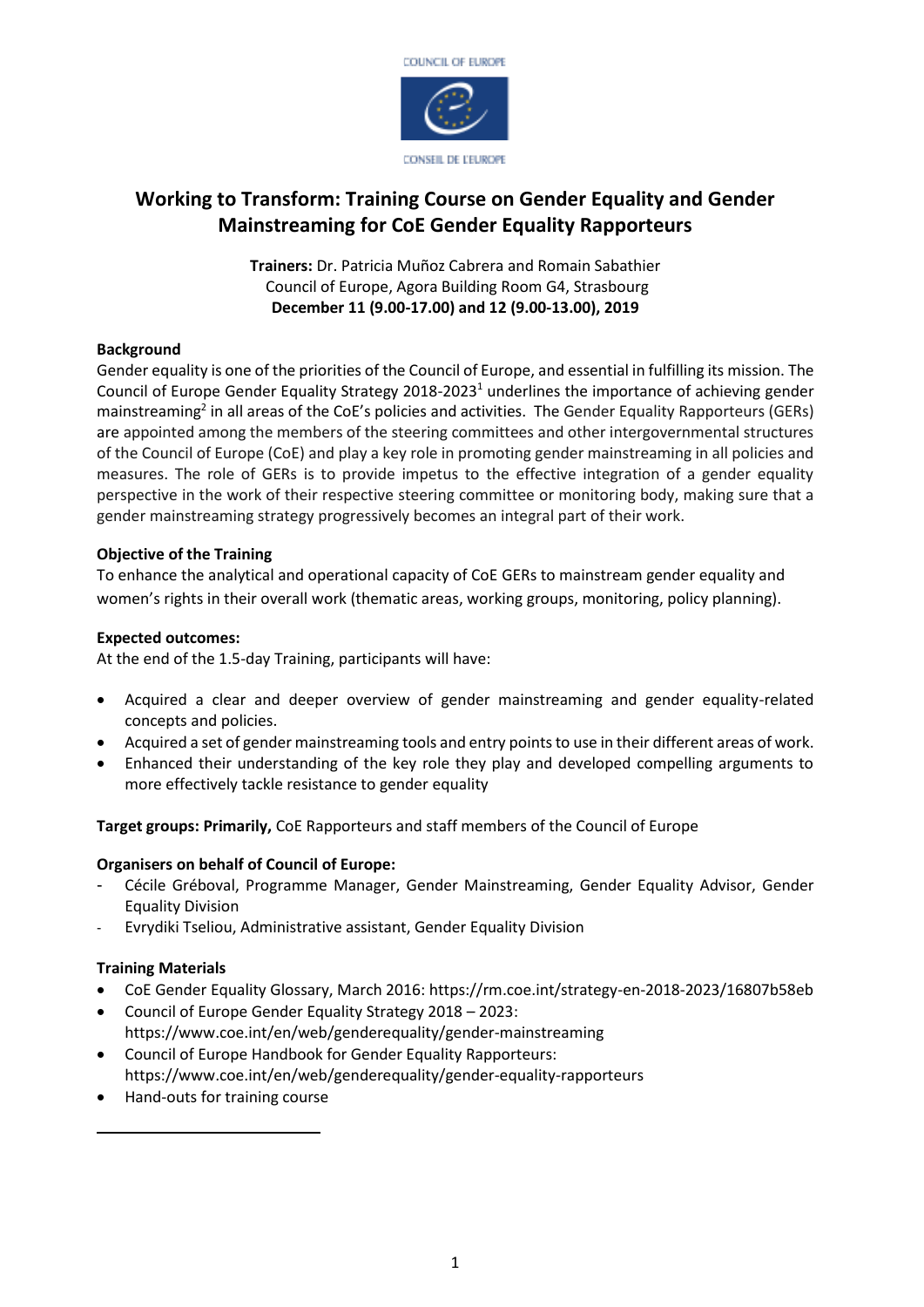## **Programme for Wednesday December 11 (9.00-17.00)**

| $09:00 - 09:15$ | Welcome by Claudia Luciani, Director, Council of Europe Directorate of                                 |
|-----------------|--------------------------------------------------------------------------------------------------------|
|                 | <b>Human Dignity, Equality and Governance</b>                                                          |
|                 | Introduction of trainers and explanation of the programme                                              |
| $09:15 - 09:45$ | <b>Icebreaker: Elevator Pitch</b>                                                                      |
|                 | Dynamic exercise enabling participants to introduce themselves and get to                              |
|                 | know the others.                                                                                       |
| $09:45 - 10:15$ | Quiz on facts and figures relevant to gender equality                                                  |
|                 |                                                                                                        |
| $10:15 - 10:45$ | <b>MODULE ONE:</b> Clarifying/enhancing knowledge of key gender equality                               |
|                 | concepts and recommendations                                                                           |
|                 | Interactive PPT presentation on concepts with concrete examples to show why these                      |
|                 | concepts matter to the work of the CoE and their added value. Participants will be                     |
|                 | invited to share their experiences in working with them (successes & obstacles).                       |
| 10:45-11:15     | Dynamic exercise: Role play with Domino Effect of Gender Blindness                                     |
|                 |                                                                                                        |
| $11:15 - 11:30$ | <b>Coffee Break</b>                                                                                    |
| $11:30 - 13:00$ | <b>MODULE TWO:</b> Walking the Talk: CoE Polices and Strategies to mainstream gender                   |
|                 | equality and women's rights into your work + dealing with resistances<br><b>Objectives:</b>            |
|                 | To review CoE 's gender mainstreaming policy and strategy                                              |
|                 | To learn about concrete strategies to integrate gender equality and women's<br>1.                      |
|                 | rights in the respective areas of work of GERs.                                                        |
|                 | To develop key arguments for enhanced influence at GER's level<br>2.                                   |
|                 | To learn how to deal with resistances effectively.<br>З.                                               |
| $13:00 - 14:30$ | Lunch                                                                                                  |
| $14:30 - 15:15$ | <b>MODULE TWO continued:</b> learning how to deal with resistances effectively                         |
| $15:15 - 15:30$ | <b>Coffee break</b>                                                                                    |
| 15:30 - 16:50   | MODULE THREE: Sharing good practices/lessons learnt in mainstreaming gender                            |
|                 | equality in your work                                                                                  |
|                 | This will be a collective knowledge-building session where participants will share their               |
|                 | good practices/challenges encountered in mainstreaming gender equality in their                        |
|                 | respective topics/themes/sectors.                                                                      |
|                 | 1. Cécile Gréboval will present examples of activities undertaken by                                   |
|                 | Committees/GERs<br>2. Collective sharing on what your experience as GER has been, including discussion |
|                 | of your role followed by 2 short presentations and debates around these key                            |
|                 | questions: -a) what has worked? b) what has not? c) where are the obstacles? d)                        |
|                 | where are the opportunities for contributing to transformative gender change?                          |
| 16:50 - 17:00   | Collective exercise: Highlights of the day; Short wrap up and reminder of next                         |
|                 | morning's programme                                                                                    |